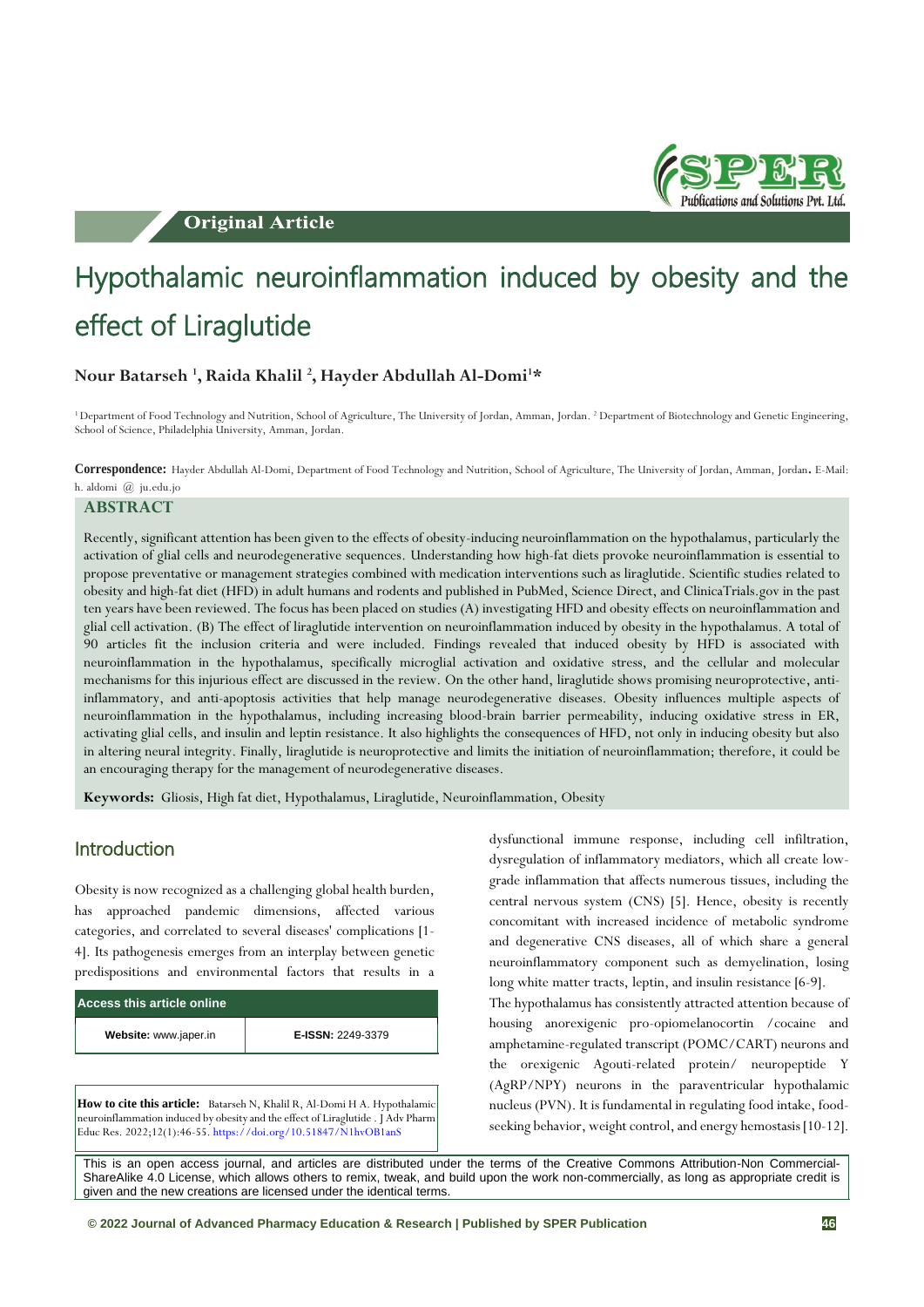Therefore, any destruction of the PVN or activation of glial cells (Gliosis) caused by hypothalamic inflammation leads to overeating, insulin and leptin resistance, and obesity [8, 13]. Recently, several studies have shown that high-fat diets (HFD) are neurotoxic. The major neuropathological hallmarks are impairment of blood-brain barrier (BBB) function, dysfunction in endothelial cells and astrocytes, reduction in the transport function of the hypothalamic cells, and rising levels of reactive oxygen species (ROS). Generally, HFD (40–70% fat) alters CNS by affecting different signaling pathways in the hypothalamus, the cranial nerves (vagus nerve), and the choroid plexus. It induces oxidative stress and reduces the number of polydendrocytes and tanycytes in the brain [14, 15]. Moreover, HFD of 60% kcal from fat can increase immune cell entry into the hypothalamus and cortex and induce neuroinflammation [16].

Additionally, exposure to HFD for weeks can increase IgG-or in the ARC, induce the release of proinflammatory cytokines from microglia, astrocytes, and perivascular macrophages. Also, it impairs mitochondrial and neuronal functions, stimulates arcuate mediators including TNF-α, nuclear factor (NF)-κB pathway through activation of Toll-like receptor -4 (TLR-4) pathway, upregulates interleukin-6 (IL-6) expressions, and alters pathways of feeding behavior and energy expenditure [13, 17-19]. A highfat diet rich in long-chain saturated fatty acids is the worst; it alters CNS homeostasis via increasing macrophage infiltration and proinflammatory activity and decreases the functions of the hypothalamus and supporting cells, such as oligodendrocytes [13, 20]. On the other hand, one research revealed that a high-fat diet could promote better cognitive function in Alzheimer's disease in the short term by limiting brain atrophy and improving BBB function but not amyloid-beta levels [21].

It has been known that both hypothalamic-pituitary-adrenal (HPA) axis and the Gut-brain axis of glucagon-like peptide-1 (GLP-1) exchange signals via the vagal nerve, thereby regulating various physiological functions, including gastric motility and

digestion, appetite, and energy metabolism. In contrast, any hypothalamic inflammation or dysregulation in these axes will be associated with metabolic dysfunctions, leptin plus insulin resistance, and upper-body obesity [19, 22, 23].

GLP-1 receptors (GLP-1R) are expressed throughout the central nervous system, and GLP-1 protein may cross the blood-brain barrier [24]. Glucagon-like peptide-1 (GLP-1) agonists have a remarkable potent anti-inflammatory effect due to their ability to inhibit NF-kB pathways, upregulate NAD-dependent deacetylase sirtuin-1 (SIRT1) expression, reduce cortical  $A\beta$ 1-42 levels, and down-regulate pro-inflammatory factors including cytokines (TNF- $\alpha$ ) and (TLR2, TLR4) receptors [25, 26]. Recently, Longacting glucagon-like peptide-1 (GLP-1) agonists such as liraglutide have shown convincing neuroprotective effects beyond anti-diabetic and obesity. A dose of 25 nmol/kg, intraperitoneally (i.p), given once daily, can activate antiapoptotic pathways and restrict the damaging effects of free radicals against type 2 diabetes, stroke, and Alzheimer's disease [27-30].

Liraglutide showed some surprising benefits against brain insulin resistance induced by obesity via inhibiting hypothalamic insulin resistance induced by HFD since HFD increases the content of saturated acyl-CoA species in the hypothalamus and activates local inflammatory signals, thus causes a failure inappropriately regulating food intake [31, 32].

This review focuses mainly on recent studies investigating the neuro-inflammatory consequences of obesity on the hypothalamus: Gliosis, activation of microglia cells, proinflammatory cytokines, and endoplasmic reticulum (ER) oxidative stress. In particular, the ability of a high-fat diet to induce neuroinflammation and mechanisms in which liraglutide may change the negative neural impact of HFD beyond its antiobesity activity **(Table 1)**.

|                             |         |                                                                                                                                             |               |                  |                             | Table 1. Effect of High Fat Diet and Liraglutide on Hypothermic Neuroinflammation                                                              |                                                                                                                                                                           |
|-----------------------------|---------|---------------------------------------------------------------------------------------------------------------------------------------------|---------------|------------------|-----------------------------|------------------------------------------------------------------------------------------------------------------------------------------------|---------------------------------------------------------------------------------------------------------------------------------------------------------------------------|
| Study                       | Species | Sample                                                                                                                                      | Diet Protocol | Diet<br>Duration | Liraglutide<br>intervention | Molecules analyzed<br>and results                                                                                                              | Mechanism(s) for neuroinflammation                                                                                                                                        |
| Kreutzer<br>et al.,<br>2017 | Human   | $G1:57$ obese<br>G2: 54 non-obese<br>control subjects<br>Test:<br>MRI &<br>Spectroscopy<br><b>Tissue:</b><br>hypothalamus<br>Design: Cohort | NA            | NA               | NA                          | Increased:<br>JNK<br>MC <sub>4</sub> R<br>۰<br>Gliosis<br>CNS Inflammation<br>Decreased:<br>Parasutterella sp. in the gut<br>Mean HOMA-IR<br>٠ | Polymorphisms in the JNK Gene &<br>the MC4R Gene Increase the<br>Individual Susceptibility to Gliosis<br>Association with MBH inflammation<br>and gliosis in obese humans |
| Samara et Human<br>al.,2020 |         | Study 1:<br>$G1:25$ obese<br>human<br>$G2:21$ non-obese<br>Study 2:<br>$G1:18$ obese<br>human G2: 41<br>non-obese<br>Test: MRI              | NA            | NA               | NA                          | Increased:<br>loss of long white matter tracts                                                                                                 | Demyelination/remyelination,<br>associated with persistent<br>neuroinflammatory process induced<br>by obesity                                                             |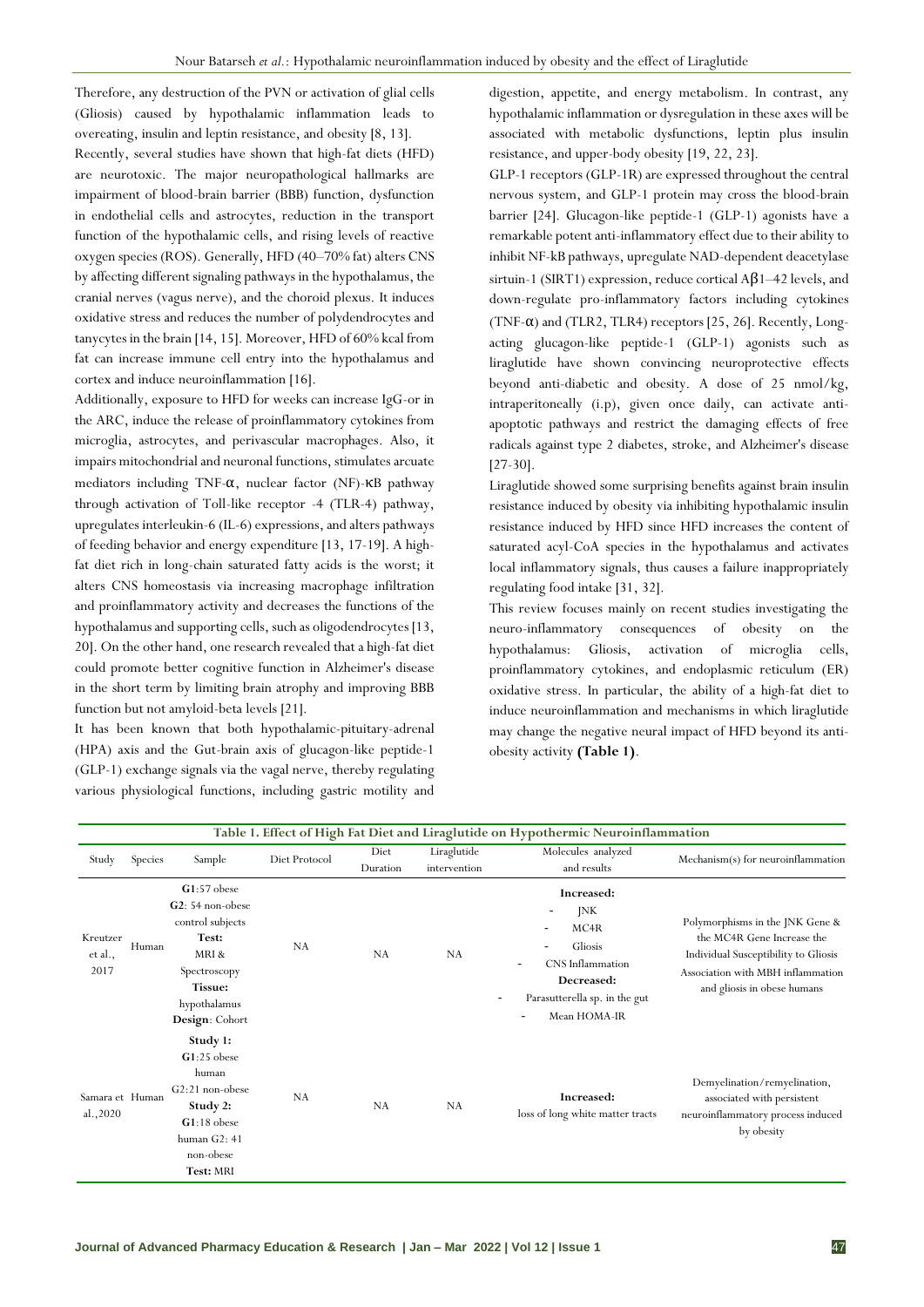| Baufeld et<br>al., 2016       | Human<br>C57BL/<br>6 mice | Human:<br>$12$ obese, $9$ non-<br>obese<br>Tissue:<br>hypothalamus,<br>frontal cortex<br>brain autopsies<br>Test: Iba1 and<br>GFAP<br>immunoassay<br>Animal:<br>C57Bl/6 [60<br>mice, age: 100-<br>120 days | Animals:<br>HFD (60 % kcal %<br>fat<br>LFD (10 % kcal %<br>fat)                                                                                                | divided<br>groups:<br>3 days, 4 and<br>8 week (LFD<br>or HFD)<br>16 weeks<br>(HFD)<br>20 weeks<br>(HFD) | NA | <b>Increased</b><br>Gliosis<br>Bodyweight<br>Serum leptin level<br>GFAP-positive astrocytes<br>Interleukin-1b (Il1b)<br><b>Decreased</b><br>IL-6, IL-1 $\beta$ , CXCL1 and TNF $\alpha$ for LFD                                                                                                                                                                                                                                                                                                                             | Microglia activation<br>Downregulation of microglia-specific<br>genes involved in sensing<br>microenvironmental alterations,                                                                                                                                                                                                 |
|-------------------------------|---------------------------|------------------------------------------------------------------------------------------------------------------------------------------------------------------------------------------------------------|----------------------------------------------------------------------------------------------------------------------------------------------------------------|---------------------------------------------------------------------------------------------------------|----|-----------------------------------------------------------------------------------------------------------------------------------------------------------------------------------------------------------------------------------------------------------------------------------------------------------------------------------------------------------------------------------------------------------------------------------------------------------------------------------------------------------------------------|------------------------------------------------------------------------------------------------------------------------------------------------------------------------------------------------------------------------------------------------------------------------------------------------------------------------------|
| Dalvi et al<br>2017           | Mice                      | C57BL/6 12mice<br>aged 10-to-12-<br>week-old                                                                                                                                                               | HFD: 60% kcal fat<br>$(5.49 \text{ kcal }$ /g<br>Ad-libitum<br>standard rodent chow<br>diet                                                                    | 8 to 20 weeks                                                                                           | NA | Increased:<br>Heat-shock protein 70<br>÷<br>Neurotrophic factor<br>TNF-α expression in NPY/AgRP<br>ER stress genes<br>GFAP-positive astrocytes<br>Decreased:<br>IKB $\alpha$ and NF-KB levels<br>$TNF-\alpha$ expression                                                                                                                                                                                                                                                                                                    | $TNF-\alpha$ expression in the $NPY/AgRP$<br>neurons causes exhaustion of<br>hypothalamic-protective mechanisms<br>and development of chronic<br>inflammation, appetite, and<br>neuropeptide dysregulation                                                                                                                   |
| Zhuang et Mice<br>al., 2017). |                           | Four-week-old<br>C57BL/6<br>10 mice ( $18 \pm 1$ )<br>g)                                                                                                                                                   | HFD, 45% fat,<br>$10g/kg$ of AA)<br>Low-fat diet<br>$(LFD, 10\%$ fat) as<br>control<br>10weeks inducing<br>obesity<br>then<br>15 weeks, 2 groups<br>on 2 diets | 10weeks<br>15weeks                                                                                      | NA | Increased:<br>Leptin, and insulin resistance<br>circulating level of LPS<br>NF-KB signaling<br>Decreased:<br>adiponectin level<br>microbial richness<br>AGRP mRNA level                                                                                                                                                                                                                                                                                                                                                     | TLR4-NF-KB pathway induces<br>insulin resistance.<br>Serotonin triggers hypothalamic<br>leptin resistance via microglia<br>accumulation.<br>reduction AGRP/ neuro-peptide Y<br>reduces expression POMC and leptin<br>receptor                                                                                                |
| de Bona et<br>al., 2019       | Mice                      | 30 Swiss mice<br>weighing 30-40 g,                                                                                                                                                                         | HFD: lipids 59%,<br>lard based, kcal:<br>1000.028,<br>age: 40 days old, high in saturated fat<br>NFD:<br>Carbohydrate69%,<br>kcal: 1000.028                    | 10-week for<br>each group<br>HFD and<br><b>NFD</b>                                                      | NA | <b>Increased</b><br>IL-1 $\beta$ levels<br>lipid peroxidation<br>Oxidative damage in the hypothalamus<br><b>Decreased</b><br>GSH level in the hypothalamus<br>complex I, II, and IV activity<br>IL-10 level                                                                                                                                                                                                                                                                                                                 | Increased expression of<br>proinflammatory cytokines and<br>markers of apoptosis<br>A high-fat diet compromises BBB<br>integrity, facilitating the entry of<br>immune cells into the CNS<br>increased generation of ROS impairs<br>mitochondrial function                                                                    |
| Cansell et<br>al., 2021       | Mice                      | $C57Bl/6J$ 20 mice<br>age: 8-week-old<br>CX3CR1eGFP/e<br>G220 mice<br>$age: 9-10 week-$<br>old                                                                                                             | HFD (4,494.5)<br>weight: $(20\text{--}25$ g) $\,\mathrm{kcal/kg}$ with $40.9\%$<br>from fat)<br>Ad-libitum<br>$(3,395 \text{ kcal/kg})$<br>$13.5\%$ fat)       | single meal                                                                                             | NA | A single high-fat meal increases serum<br>levels<br>of endotoxins, but not those of<br>cytokines, chemokines<br>and TGs<br>A single high-fat meal increases serum<br>levels<br>of endotoxins, but not those of<br>cytokines, chemokines<br>and TGs<br>single high-fat meal increases serum<br>levels<br>of endotoxins, but not those of<br>cytokines, chemokines<br>and TGs<br>Increased:<br>endotoxins<br>Inflammatory-response<br>GFAP expression<br>microglial remodeling in ARC<br>Microglial marker Iba1<br>Decreased: | Promotion of LPS trafficking over<br>the intestinal epithelium to the<br>hypothalamus<br>Modulation of mRNA levels of<br>neuropeptides involved in<br>The regulation of energy imbalance<br>by reduction of Anorexigenic<br>peptide POMC<br>Activation of NPY/AgRP neurons<br>through $TNF\alpha$ and ER stress<br>signaling |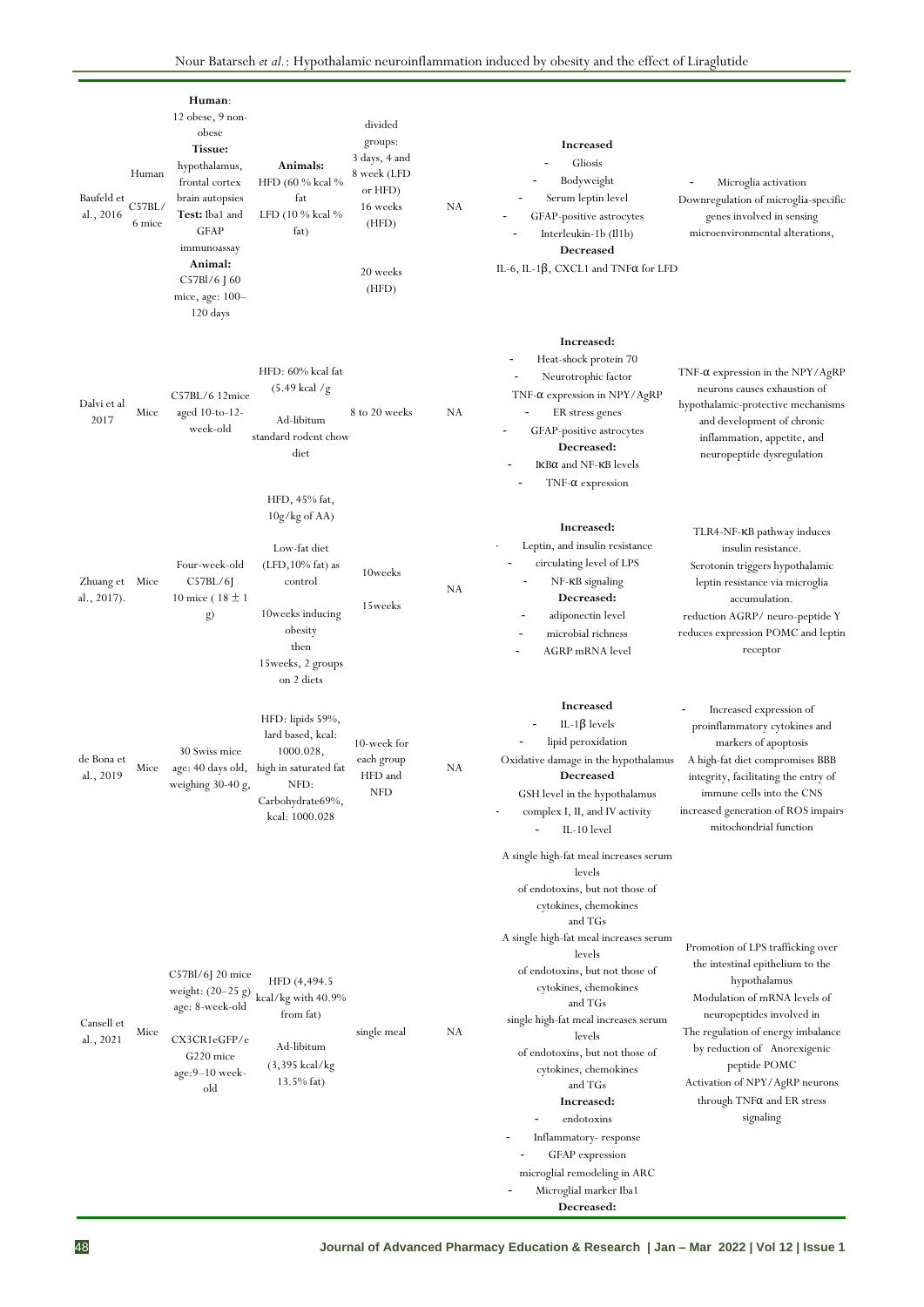|                                   |      |                                                                                                                                                                                                                         |                                                                                                                                                                             |                                                      |                                                 | Anorexigenic peptide POMC                                                                                                                                                                                                   |                                                                                                                                                                                                                                                                                                                                                                                                                 |
|-----------------------------------|------|-------------------------------------------------------------------------------------------------------------------------------------------------------------------------------------------------------------------------|-----------------------------------------------------------------------------------------------------------------------------------------------------------------------------|------------------------------------------------------|-------------------------------------------------|-----------------------------------------------------------------------------------------------------------------------------------------------------------------------------------------------------------------------------|-----------------------------------------------------------------------------------------------------------------------------------------------------------------------------------------------------------------------------------------------------------------------------------------------------------------------------------------------------------------------------------------------------------------|
|                                   |      |                                                                                                                                                                                                                         |                                                                                                                                                                             |                                                      |                                                 | AgRP and CART hypothalamic gene                                                                                                                                                                                             |                                                                                                                                                                                                                                                                                                                                                                                                                 |
| Barreto-<br>Vianna et<br>al.,2016 | Mice | Sixty male<br>C57BL/6 mice<br>At 3 months of<br>age                                                                                                                                                                     | HF, 50% energy<br>from lipids, 14%<br>proteins, and 26%<br>carbohydrates-5.0<br>kcal/kg)<br>Chow: 10% lipids,<br>14% proteins, and<br>76%<br>carbohydrates-3.8<br>kcal/kg); | 8 weeks.                                             | liraglutide (200 -<br>lg/kg, twice daily,<br>SQ | expression<br>HFD:<br>Resistance to insulin &leptin<br>Microgliosis<br>Bax/Bcl2 ratio in the ARC.<br>Liraglutide:<br>Activation POMC/ CART in the ARC.<br>Leptin sensitivity<br>Decreases microgliosis & Bax/Bcl2<br>ratio. | Liraglutide:<br>Stimulate the insulin release from the<br>pancreas,<br>Reversed the resistance to exogenous<br>leptin<br>Stimulates the activity of the<br>melanocortin system in neurons,<br>which leads to hypophagia.<br>Increases Anti-apoptotic signals. This<br>effect is crucial since obesity<br>increases the susceptibility to<br>neurodegenerative diseases                                          |
| Liao et al.,<br>2019              | Rats | 36 Sprague-<br>Dawley rats,<br>Abbreviations: ARC: arcuate nucleus, Bax/Bcl2: B-cell associated X protein/ B-cell lymphoma 2, BECN-1: Beclin-1 is a protein, CART: cocaine- and amphetamine-regulated transcript, CNTF: | <b>HFD</b><br>45% energy from fat and an LFD<br>After 12 weeks<br>36 DIO rats were<br>randomly divided<br>into three groups                                                 | HFD group<br>group as the<br>control for<br>12 weeks | $200 \mu g/kg$ , SQ,<br>twice daily             | <b>HFD</b><br>IL-1 $\beta$ , IL-6, TNF- $\alpha$<br>SOCS3<br>Decreased POMC/ CART<br>Density of microglia<br>Decreased Bcl2<br>Liraglutide<br>Microglia polarization to M2<br>Decreased SOCS3                               | Liraglutide:<br>blockade of NF-KB and p38 MAPK<br>pathways in LPS-activated microglia<br>Decreases SOCS3, and decreased<br>neuronal apoptosis and microgliosis<br>Liraglutide inhibits the M1<br>phenotype<br>The reduction in microglial<br>activation<br>The reduction release of<br>proinflammatory cytokines<br>inhibits the NF-KB pathway and<br>down-regulates mitogen-activated<br>protein kinase kinase |

Ciliary neurotrophic factor, ER: Endoplasmic reticulum, GFAP: Glial fibrillary acidic protein, HFD: High fat diet, Hsp72: Heat shock 70 kDa protein 1, Iba1: Ionized calcium binding adaptor molecule 1, IKBKB: Inhibitor Of Nuclear Factor Kappa B Kinase Subunit Beta, IKBKE: Inhibitor Of Nuclear Factor Kappa B Kinase Subunit Epsilon, IL-1,6,10: Interleukins 1,6,10, LC3: Microtubule-associated protein 1A/1B-light chain 3, LFD: Low fat diet[, MC4R:Melanocortin 4 receptor,](https://en.wikipedia.org/wiki/Melanocortin_4_receptor#:~:text=Melanocortin%204%20receptor%20is%20a,hormone%20(%CE%B1%2DMSH).) MRI: magnetic resonance image, NA: Not available, NF-κB: nuclear factor kappa-lightchain-enhancer of activated B cells, NPY/AgRP: neuropeptide Y/ Agouti-related protein, p38 MAPK: p38 mitogen-activated protein kinases, POMC: Pro-opiomelanocortin, ROS: Reactive oxygen species, SFA: saturated fatty acid, SOCS3 or SOCS-3: Suppressor of cytokine signaling 3, SQ: Subcutaneous, SQSTM1: Sequestosome 1, TLR4:Toll Like Receptor 4, TNF- α: Tumor necrosis factor, ULK1: Unc-51 Like Autophagy Activating Kinase 1.

#### Materials and Methods

#### Search Strategy and Data Sources

This present review's relevant data were collected by searching literature published in PubMed, Science Direct, and ClinicaTrials.gov between January/2021 and April /2021. The research terms included: Gliosis, High fat diet, Hypothalamus, Liraglutide, Neuroinflammation, and Obesity.

## Selection of published studies (Inclusion/ Exclusion criteria)

The main inclusion criteria were published reviews, clinical trials, and cross-over designs, cohort studies, case reports, investigating neuroinflammation induced by obesity and the neuroprotective effects of liraglutide. Selected full-text articles of preclinical and clinical studies on humans and animals that have been published within 10 years were included, and references from included original papers were reviewed to identify further eligible studies. Based on the research strategy, 90 appropriate articles were selected from around 162 articles that were investigated. Selected articles were categorized in main headings "Gliosis and Activation of microglia in the hypothalamus: key factors for neuroinflammation and obesity", "Endoplasmic reticulum (ER) oxidative stress, and proinflammatory cytokines

induced by obesity: markers for hypothalamic neuroinflammation", and "The Effect of Liraglutide on Hypothalamic Neuroinflammation Induced by Obesity".

After the final screening, 10 articles were excluded for specific reasons, including insufficient information (*n*= 3), cell line and tissue culturing  $(n=2)$ , non-mechanistic reviews  $(n=3)$ , and no comparison group included in the trial  $(n=2)$ . The exclusion criteria were non-English language studies, abstracts, conference proceedings, letters, and clinical trials published over 10 years. On the other hand, ClinicalTrials.gov was searched for ongoing registered clinical trials, and inclusion and exclusion criteria were identical to selecting published studies.

#### Data Collection

Findings were extracted from articles by one researcher and independently checked for accuracy by two supervisors. Data summarized in one table titled "Effect of High Fat Diet and Liraglutide on Hypothermic Neuroinflammation" which was divided into a group of columns entitled as follow: Study, Species, Sample, Diet Protocol and Duration, Liraglutide intervention, Molecules analyzed and results, and Mechanism(s) for neuroinflammation, and a figure titled "The effect of HFD induced obesity and liraglutide on hypothalamic neuroinflammation"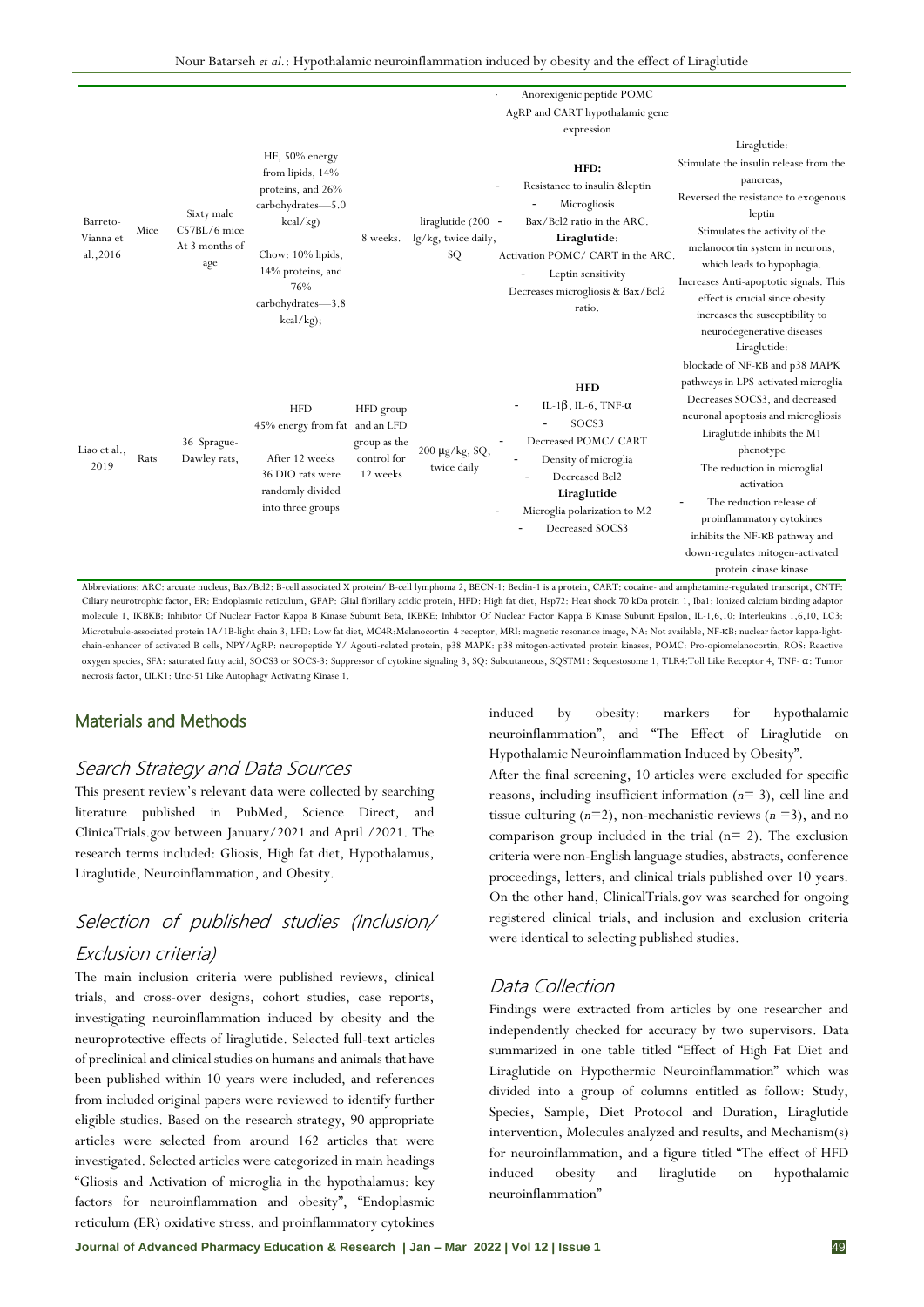## Gliosis and activation of microglia in the hypothalamus: key factors for

## neuroinflammation and obesity

The brain's innate immune system, including neurons, glial cells (astrocytes, oligodendrocytes, and microglia), macrophages, and dendritic cells (DCs), are essential neuroprotective cells. The activation of this system under acute conditions in CNS can provide an inflammatory protective response. However, chronic exposure to internal or external injurious stimuli results in degenerative inflammation. Glia cells constitute more than 50% of the CNS mass, and they have a high level of interaction with neurons, and microglia are the most abundant brain innate immune cells and comprise  $\sim$ 10–15% of all glial cells [33, 34]. Microglia plays an essential role in regulating homeostatic balance in normal CNS by clearing cell wastes, unnecessary neurons and synapses, and neuronal precursors such as amyloid plaques. Also, it plays a role in the restoration of hemostasis in the injured CNS because of the highly dynamic interaction between microglia/macrophages and their constant ability of phagocytosis [35, 36].

Microglia have high metabolic flexibility and sensitivity to changes in the CNS microenvironment. Rapid activation during aging or injurious conditions characterized by changes in morphological (small somata and long), Intracellular Ca2+ signaling, and functional signatures enable them to estimate an inflammatory response [33, 37]. In chronic inflammation such as obesity/diabetes and their pathological consequence, dystrophic and degenerating neuronal processes often act as significant operators of microglial pathological activation. Gliosis is a nonspecific reactive change of glial cells in response to any damage in the central nervous system (CNS), and this response involves the proliferation of several different types of glial cells. Obesity increases the migration of peripheral immune cells into the CNS and stimulates gliosis. At the same time, it increases sympathetic neuron-associated macrophages (SAM) and deletes methyl CpG binding protein 2) (Mecp2) in brown adipose tissue (BAT). Additionally, it increases the neuropeptide Y (NPY) in CNS and induces hypothalamic proinflammatory cytokine expression and proinflammatory signaling (NF-κB), in which all these combined mechanisms result in neurodegeneration [38].

Regarding high-fat diet-induced obesity, the activation of microglia in the arcuate nucleus (ARC) of the hypothalamus and accumulation of IgG within microglia begin to develop as early as two weeks after exposure to a high-fat diet [18, 39]. Research revealed that chronic exposure to a high-fat diet, particularly diets rich in saturated fat, contributes to obesity-associated gliosis and astrocytic process plasticity. The neurogenic inflammation occurred because of increased oxidative stress in neurons, promoted mitochondrial and leptin signaling dysfunction in oligodendrocytes, and increased gene expression of microglial markers (glial fibrillary acidic protein [GFAP] and Iba1, which causes myelin disturbances and hypothalamic neuropathy [38, 40]. Studies also showed that the glial cells are particularly affected by saturated fatty acids (SFAs) diet due to heterogeneity

and neurogenic neuroinflammation during degenerative conditions [41].

More significantly, neonatal high-fat diet feeding seems to raise plasma glucose levels associated with microglial activation in the hypothalamus in weeks [42, 43].

Indeed, reactive morphological and functional changes that characterized microglia activation increase inflammatory cytokines, nitric oxide, and reactive oxygen species (ROS). Mechanistically, it has been reported that the chemokine CX3CL1 (fractalkine) and TLR4 are highly expressed in mice's hypothalamus after weeks to months of exposure to high-fat diets [44-47]. Also, High-fat diets induce bone marrow-derived monocytic cell accumulation, activate IKKB/NF-κB and JNK pathways, leading to endoplasmic reticulum stress that contributes to obesity and glucose intolerance. On the other hand, low-to standard fat diets reduce microglial activation and revoke hypothalamic inflammation. Important to note that in some studies, hypothalamic inflammation had been detected within 24 to 72 h after the intervention of HFD, there was a positive relationship exists between the number of hypothalamic microglia activated and the obese phenotype [15, 18, 47].

Diet-induced microgliosis has been recognized in human and laboratory models of neurodegenerative diseases such as Alzheimer's disease, Parkinson's and provides a potential mechanistic link between obesity/type 2 diabetes and accelerated cognitive and memory decline. In contrast, pharmacological inhibition of microglial activation in obese associated with the prevention of obesity-associated cognitive decline [48].

The role of gut microbiota in neuroinflammation and the progression of neurodegenerative diseases has been lately highlighted. The consumption of HFD aggravates gut microbial and plays a role in developing diet-induced hypothalamic microgliosis and activating peripheral immune cells. Mechanisms include: activating Toll-like receptor 4 on microglial cells and release of inflammatory cytokines, up-regulating GPR41 and GPR109A that increases hypothalamic inflammation, activation of the vagal system, which affects neuropsychological functions and producing short-chain fatty acids that can influence gene expression and inflammation within CNS [49, 50].

## Endoplasmic reticulum (ER) oxidative stress, and proinflammatory cytokines induced by obesity: markers for hypothalamic

### neuroinflammation

The activation of TLR-4 by a high-fat diet (60% calories from fat) promotes IKB kinase/nuclear factor \_B (NF-κB) pathway and JNK. This pathway elevates the inflammatory response, apoptosis, amyloidogenesis, and age-related behavior in CNS activates gliosis (astrocytes and microglia) and macrophages towards the inflammatory M1 phenotype and suppresses innate immune receptors. In addition, these pathways activation leads to an increase in cytokines, such as tumor necrosis factor (TNF) a, interleukin (IL)-6, interleukin (IL)-1\_, chemokines, and other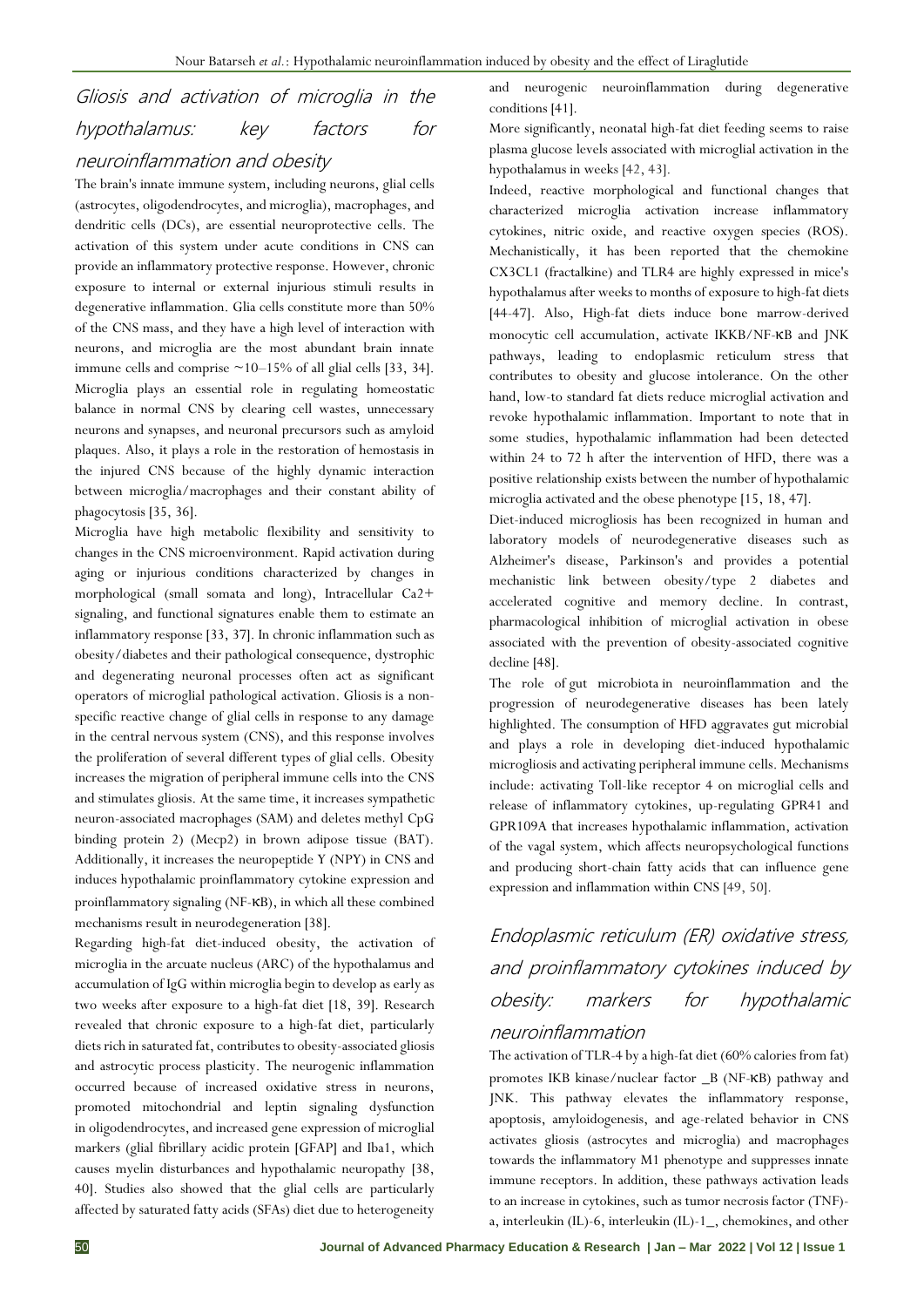pro-inflammatory factors [42]. The inflammatory mediators and ER oxidative stress magnify each other effects and cause further dysfunction of the insulin and leptin signaling pathway in the hypothalamus, causing more metabolic dysfunctions.

It has been found that chronic exposure to palmitate induces NPY mRNA levels, the expression of TNF- $\alpha$ , heat-shock protein 70 (HSP70), and CNTF in the hypothalamus [20]. TNF-α regulates synaptic plasticity, astrocyte-induced synaptic, sleep, and learning and memory strengthening in healthy conditions. However, under pathological circumstances, it is highly released by microglia and astrocytes and induces neuroinflammation by elevating amyloid-beta (Aβ) plaque and BBB disruption. In addition, the western diet (high-fat, high-glycemic-index) can increase the permeability of the blood-brain barrier. The diet increases circulating levels of amyloid-β (Aβ), thus contributing to blood-brain barrier damage via reduced gene expression of tight junction proteins. This leakage makes the hypothalamus sensitive to inflammation markers that are circulating, like the TNF and cytokines IL-1\_ that can initiate central inflammation [10, 21, 51].

A chronic high-fat diet leads to POMC/CART neurons loss in the hypothalamus, thus altering neuronal control of appetite, energy expenditure, and caloric intake, which cause a vicious obesity circle. Consumption of HFD for eight weeks significantly increases heat-shock protein 70 and ciliary neurotrophic factor, which in contrast can be revered by low-normal fat diets in 20 weeks Belsham [20].

Basic levels of autophagy are important in maintaining energy homeostasis, body weight, and the functionality of the hypothalamic neuron. Chronic exposure to a high-fat diet leads to reduced autophagy activity in POMC neurons, resulting in excessive food intake. Moreover, it induces the downregulation of autophagic proteins such as JNK and Bax, which control stress and activates IKB kinase  $\beta$  responsible for the inactivation of the NF-κB transcription factor [52, 53].

## The Effect of Liraglutide on Hypothalamic Neuroinflammation Induced by Obesity

Glial cells, including microglia, are highly dynamic, and glial activation prioritizes oxidative energy and glucose utilization, plasticity, and maintenance of neural circuits. This response induces proinflammatory gene transcription and the release of reactive oxygen species (ROS), which serve as an innate first-line defense to infection. However, cytotoxic with net negative outcomes on memory, cognitive ability, weight control, and food intake in diseases appear with extended chronic inflammatory conditions such as obesity, stroke, and neurodegenerative disorders. Chronic inflammation is responsible for provoking neural injury via increasing levels of soluble CX3CL, which stimulate recruitment of macrophages, lymphocytes, and B cells to CNS, leading to the production of a pathogenic IgG antibody that increases inflammatory cytokines and promotes polarization of M2 macrophages to the proinflammatory phenotype [15, 47, 54].

Efficient insulin signaling in the mediobasal hypothalamus blocks gluconeogenesis, glia activation, central inflammation, and vagal innervation/stimulation [45]. On the other hand, in obesity, insulin/ leptin resistance in the mediobasal hypothalamus results from hetero-dimerization of Toll-like receptors 1 and 2 (TLR1 and TLR2) homo-dimerization of Toll-like receptor 4 (TLR4) and pathological activation of the IKK/NF-κB axis. IKK/NF-κB has constitutive activity in the hypothalamus. It can be activated by different effectors, including molecular patterns associated with pathogens (PAMPs), molecular patterns associated with damage (DAMPs), chemokines, cytokines and neurotransmitters that modulate synaptic plasticity, neurotransmission, and neuroprotection [42, 55]. In addition, it is associated with elevated endoplasmic reticulum oxidative stress, neuroinflammation, apoptosis independent of neurodegeneration, and mechanical disturbances linked to satiety and hunger [14, 45, 56].

In the brain, liraglutide modulates the phosphorylation of neuronal IRS-1 serine and AKT and GSK-3 β levels and enhances synaptic plasticity, thus improving cognition [32, 57]. Moreover, it regulates neurogenesis in the brain and facilitates the differentiation of neuronal stem cells via the MAPK pathway; it inhibits neuron apoptosis by increasing the levels of the survival factors B-cell lymphoma 2, Bcl-XL through the PI3K/AKT pathway and decreases the phosphorylation of τue protein and accumulation of amyloid-β and prevent amyloid plaques [30, 58, 59].

Liraglutide controls feeding behavior, body weight, and glucose metabolism via directly linked mechanisms to CNS. It inhibits hypothalamic proopiomelanocortin (POMC) and Neuropeptide Y/Agouti-related peptide (NPY/AgRP) neurons through postsynaptic GABAA receptors. It enhances the activity of presynaptic GABAergic neurons that requires both TrpC5 subunits and K-ATP channels and indirectly increases excitatory tone to POMC neurons. Moreover, it increases the cocaine- and amphetamine-stimulated transcript neuropeptide messenger ribonucleic acid and directly activates arcuate POMC neurons via TrpC5 channels, sharing a similar mechanistic pathway adiposederived peptide leptin [60, 61].

For immunomodulation and microglial activation, liraglutide inhibits NF-κB (Nuclear Factor-κB) with PI3K/AKT pathway activity, decreases proinflammatory cytokines' secretion, diminishes the microgliosis by decreasing Bax/Bcl2 ratio, thus helps in counteracting the obesity neurodegenerative impact, and reduces the accumulation of intracellular ROS in microglia. On the other hand, it increases levels of AKT, which decreases the levels of GSK-3 β and reduces oxidative stress. It ameliorates AGEs-induced oxidative stress in ER, cell death in astrocytes, reverses the AGEs mediated reduction in intracellular cyclic AMP (cAMP) levels, protein kinase A (PKA) activity, and the phosphorylation of the cAMP response element-binding (CREB) protein, and increases the production of anti-apoptosis Bcl-X. Hence, liraglutide contributing to cell survival and inhibition of apoptosiss [30, 38, 62].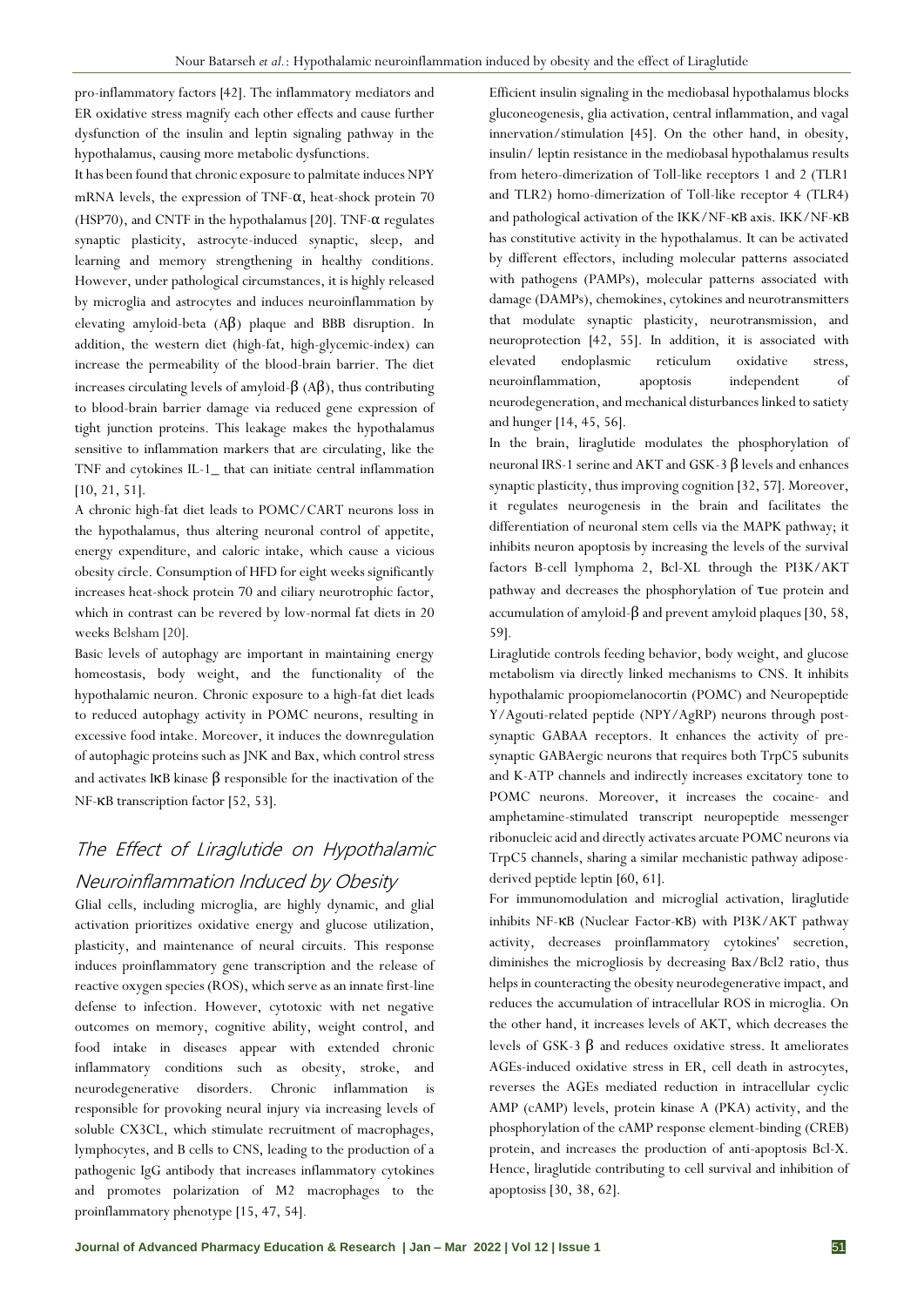There is a direct linear association between hypothalamic microgliosis, ARC microglial density, and obesity [47, 63]. Liraglutide reduces weight, suppresses apoptosis, and diminishes microgliosis. Furthermore, it inhibits LPS-induced M1 microglial polarization and promotes microglial polarization to the M2 phenotype, diminishing inflammatory cytokine

expression and reducing the damaging factors of hypothalamic reconstruction. Also, it acts on activated microglia, inhibits the Notch-1 signaling pathway, and down-regulates the negative regulator Hes-1, inhibiting the NF-κB and Jun NH2- terminal kinase (JNK)/p38 MAPK signaling, and down-regulates mitogen-activated protein kinase [48, 64] **(Figure 1)**.



**Figure 1.** The effect of HFD induced obesity and liraglutide on hypothalamic neuroinflammation

Obesity-induced by a high-fat diet (HFD) of 40-70% results in increased levels of circulating fatty acids, lipopolysaccharide (LPS), and inflammatory mediators, leading to altered homeostasis in many organs, including the central nervous system (CNS). The CNS can be affected through different communication pathways that alter the blood-brain barrier, hypothalamus, glial cells such as astrocytes, oligodendrocytes, and microglia. Due to anatomic position, microglial cells of the arcuate nucleus are sensitive to LPS and SFAs from the HFD because high-fat diets activate TLR4 Toll-like Receptor 4 (TLR4) in the microglial membrane. These receptors use uncoupled protein 2 (UCP2) as a source of energy, and the process is regulated by fatty-acid-binding proteins (FABP) and Peroxisome proliferator-activated receptor-gamma coactivator ( $PGC-1\alpha$ ), resulting in activation of microglia and switching to inflamed M1-phenotype. Furthermore, activation of TLR4 receptors lead to IKK (IKK $\alpha/\beta$ ) downstream and activation of NF-κB that provokes the gene expression of (interleukins IL1-B and IL-6, and tumor necrosis factor-alpha (TNFα). The activated microglia increases JNK/NFkl3 signaling, expression of proinflammatory cytokines (TNF $\alpha$ /IL-6, IL-1B), and chemokine levels such as Mcp1 and Fractalkine (CX3CL1), and reactive oxygen species (ROS) production, while inhibits Insulin Receptor Substrate (IRS) proteins, Phosphatidylinositol-3-kinase

(PI3K)/ Protein kinase B (Akt) pathway, and GLUTS activity. Fractalkine (CX3CL1) is a unique adipocytokine, abound membrane protein in an OFF signal in a healthy matter, and keeps microglia in a surveying state. With chronic high fat consumption, the expression of fractalkine and CX3CR1 is reduced; in contrast, the bounded form is released as soluble protein following proteolytic cleavage, thus causing inflammation, inducing phagocytosis, increasing (amyloid-beta) Aβ deposition, and stimulating migration of inflammatory cells to CNS. HFD inhibits the activity of glucagon-like (GLP-1) receptors. Insulin can cross the blood-brain barrier (BBB) and activates insulin receptor (IR) or insulin-like growth factor-1 receptors (IGF-1R) expressed in neurons. Liraglutide crosses the BBB and activates GLP-1R present in the brain, initiating positive control on cell metabolism and energy homeostasis pathways. The activation sequences include Adenyl cyclase (AC), cyclic adenosine monophosphate (cAMP); Protein kinase (PKA), which consequently activates calcium channels, increases Ca2+ entry to cells, and contributes to cell growth, repair, and regeneration. On the other hand, activation of cAMP response elementbinding protein (CREB) leads to increased Bcl: B-cell lymphoma production, the ratio between Bcl-XL to Bcl-2 determines the activity of apoptosis in CNS, and liraglutide increases the production of anti-apoptosis Bcl-X, thus contributing to cell survival, inhibition of apoptosis. It also activates Glucose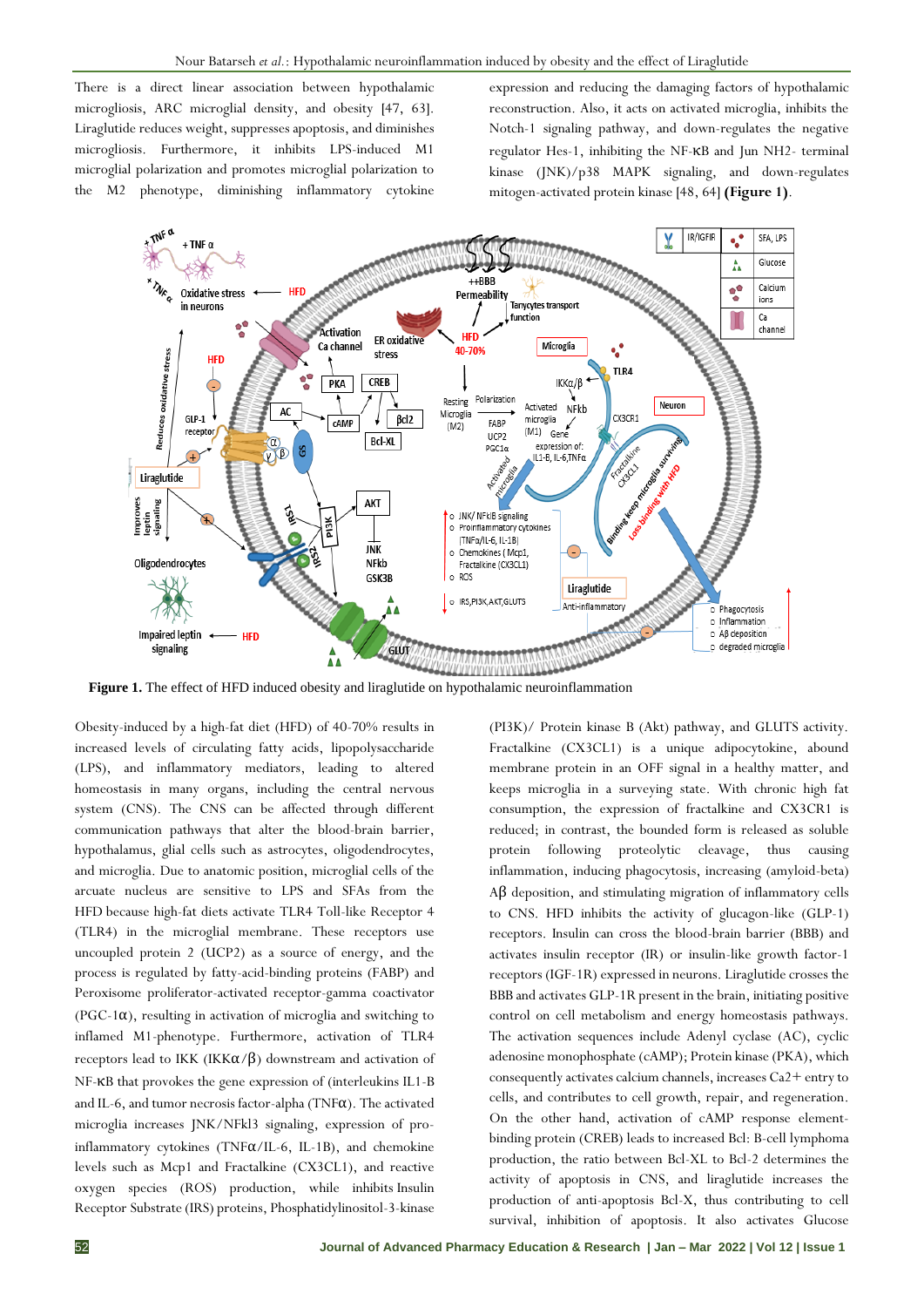transporter (GLUT), therefore enhances glucose intake by CNS and inhibits C-Jun N-terminal kinase (JNK), nuclear factor kappa-light-chain-enhancer of activated B cells (NF-kB), Protein kinase B (Akt), and Glycogen synthase three betas (GSK-3b) via PI3K/Akt pathway. Therefore, liraglutide has anti-inflammatory activity in the hypothalamus, can reduce oxidative stress in neurons, regulates synaptic growth and repair, improves leptin signaling oligodendrocytes, and counteract the effects of HFD on microglia and microglial activation.

## Conclusion

Obesity influences multiple aspects of neuroinflammation in the hypothalamus, including increasing blood-brain barrier permeability, inducing oxidative stress in ER, activating glial cells, and insulin and leptin resistance. This effect highlights the significance of HFD, not only in inducing obesity but also in altering neural integrity. It leads to the hypothesis that diet in conjunction with pharmaceutical intervention can limit the initiation of neuroinflammation. Liraglutide has encouraging neuroprotective, anti-inflammatory, and anti-apoptosis effects and has a promising future in managing neurodegenerative diseases.

Acknowledgments: The authors would like to thank all participants for their participation.

#### Conflict of interest: None

#### Financial support: None

#### Ethics statement: None

## **References**

- 1. Di Cesare M, Sorić M, Bovet P, Miranda JJ, Bhutta Z, Stevens GA, et al. The epidemiological burden of obesity in childhood: a worldwide epidemic requiring urgent action. BMC Med. 2019;17(1):1-20.
- 2. Stefan N. Global pandemics interconnected obesity, impaired metabolic health and COVID-19. Nat Rev Endocrinol. 2021;17(3):135-49. doi:10.1038/s41574- 020-00462-1
- 3. Hanawi SA, Saat NZ, Zulkafly M, Hazlenah H, Taibukahn NH, Yoganathan D, et al. Impact of a healthy lifestyle on the psychological well-being of university students. Int J Pharm Res Allied Sci. 2020;9(2):1-7.
- 4. Ren-Zhang L, Chee-Lan L, Hui-Yin Y. The awareness and perception on Antimicrobial Stewardship among healthcare professionals in a tertiary teaching hospital Malaysia. Arch Pharm Pract. 2020;11(2):50-9.
- 5. Sochocka M, Diniz BS, Leszek J. Inflammatory response in the CNS: friend or foe?. Mol Neurobiol. 2017;54(10):8071-89. doi:10.1007/s12035-016-0297-1
- 6. Pugazhenthi S, Qin L, Reddy PH. Common neurodegenerative pathways in obesity, diabetes, and Alzheimer's disease. Biochim Biophys Acta (BBA) Mol Basis Dis. 2017;1863(5):1037-45. doi:10.1016/j.bbadis.2016.04.017
- 7. Stephenson J, Nutma E, van der Valk P, Amor S. Inflammation in CNS neurodegenerative diseases. Immunology. 2018;154(2):204-19. doi:10.1111/imm.12922
- 8. Samara A, Murphy T, Strain J, Rutlin J, Sun P, Neyman O, et al. Neuroinflammation and white matter alterations in obesity assessed by diffusion basis spectrum imaging. Front Hum Neurosci. 2020;13:1-15. doi:10.3389/fnhum.2019.00464
- 9. Kreutzer C, Peters S, Schulte DM, Fangmann D, Türk K, Wolff S, et al. Hypothalamic inflammation in human obesity is mediated by environmental and genetic factors. Diabetes. 2017;66(9):2407-15.
- 10. Douglass JD, Dorfman MD, Thaler JP. Glia: silent partners in energy homeostasis and obesity pathogenesis. Diabetologia. 2017;60(2):226-36. doi:10.1007/s00125- 016-4181-3
- 11. Timper K, Bru JC. Hypothalamic circuits regulating appetite and energy homeostasis : pathways to obesity. Dis Model Mech. 2017;10(6):679-89. doi:10.1242/dmm.026609
- 12. Zhang L, Hernandez-sanchez D, Herzog H. Regulation of Feeding-Related Behaviors by Arcuate Neuropeptide Y Neurons. Endocrinology. 2019;160(6):1411-20. doi:10.1210/en.2019-00056
- 13. Jais A, Brüning JC, Jais A, Brüning JC. Hypothalamic inflammation in obesity and metabolic disease find the latest version : Hypothalamic inflammation in obesity and metabolic disease. J Clin Invest. 2017;127(1):24-32. doi:10.1172/JCI88878.the
- 14. Rhea EM, Salameh TS, Logsdon AF, Hanson AJ, Erickson MA, Banks WA. Blood-brain barriers in obesity. AAPS J. 2018;19(4):921-30. doi:10.1208/s12248-017-0079- 3.Blood-Brain
- 15. Salameh TS, Mortell WG, Logsdon AF, Butterfield DA, Banks WA. Disruption of the hippocampal and hypothalamic blood – brain barrier in a diet ‑ induced obese model of type II diabetes : prevention and treatment by the mitochondrial carbonic anhydrase inhibitor, topiramate. Fluids Barriers CNS. 2019;16(1):1-17. doi:10.1186/s12987-018-0121-6
- 16. de Bona Schraiber R, de Mello AH, Garcez ML, de Bem Silveira G, Zacaron RP, de Souza Goldim MP, et al. Dietinduced obesity causes hypothalamic neurochemistry alterations in Swiss mice. Metab Brain Dis. 2019;34(2):565-73.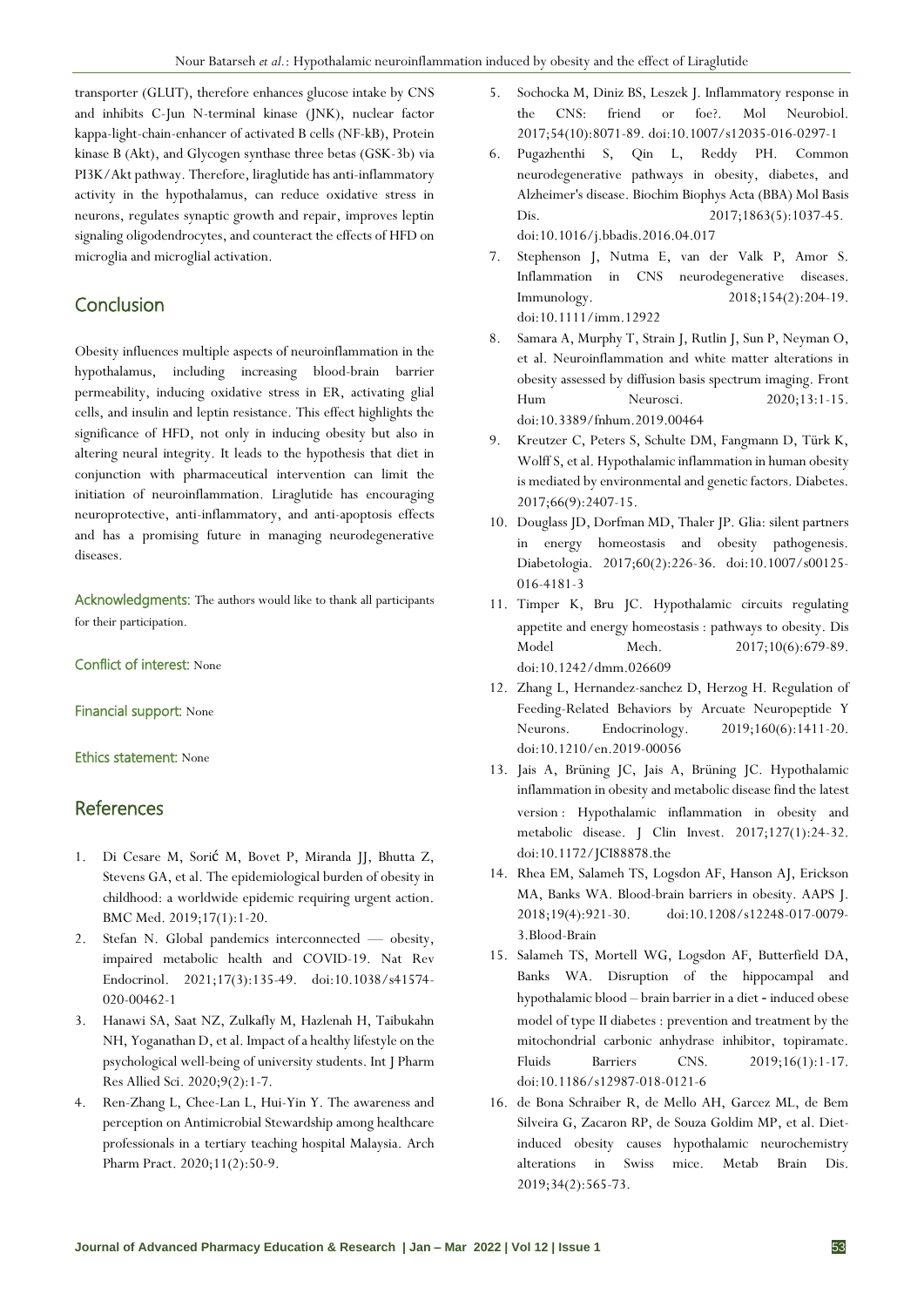- 17. Baufeld C, Osterloh A, Prokop S, Miller KR, Heppner FL. High ‑ fat diet ‑ induced brain region ‑ specific phenotypic spectrum of CNS resident microglia. Acta Neuropathol. 2016;132(3):361-75. doi:10.1007/s00401-016-1595-4
- 18. Dalvi PS, Chalmers JA, Luo V, Han DY, Wellhauser L, Liu Y, et al. High fat induces acute and chronic inflammation in the hypothalamus: effect of high-fat diet, palmitate and TNF- $\alpha$  on appetite-regulating NPY neurons. Int J Obes (Lond). 2016;41(1):149-58. doi:10.1038/ijo.2016.183
- 19. Dionysopoulou S, Charmandari E, Bargiota A, Vlahos N, Mastorakos G, Valsamakis G. The Role of Hypothalamic Inflammation in Diet-Induced Obesity and Its Association with Cognitive and Mood Disorders. Nutrients. 2021;13(2):498. Published 2021 Feb 3. doi:10.3390/nu13020498
- 20. Estrada JA, Contreras I. Nutritional modulation of immune and central nervous system homeostasis: The role of diet in development of neuroinflammation and neurological disease. Nutrients. 2019;11(5):1076. doi: 10.3390/nu11051076
- 21. Elhaik Goldman S, Goez D, Last D, Naor S, Liraz Zaltsman S, Sharvit-Ginon I, et al. High-fat diet protects the bloodbrain barrier in an Alzheimer's disease mouse model. Aging Cell. 2018;17(5):e12818. doi:10.1111/acel.12818
- 22. Salehi M, Purnell JQ. The role of glucagon-like peptide-1 in energy homeostasis. Metab Syndr Relat Disord. 2019;17(4):183-91. doi:10.1089/met.2018.0088
- 23. Richards P, Thornberry NA, Pinto S. The gut e brain axis : Identifying new therapeutic approaches for type 2 diabetes, obesity, and related disorders. Mol Metab. 2021;46:101175. doi:10.1016/j.molmet.2021.101175
- 24. Geloneze B, de Lima-Júnior JC, Velloso LA. Glucagon-like peptide-1 receptor agonists (GLP-1RAs) in the brain– adipocyte axis. Drugs. 2017;77(5):493-503. doi:10.1007/s40265-017-0706-4
- 25. Savchenko LG, Digtiar NI, Selikhova LG, Kaidasheva EI. Liraglutide exerts an anti-inflammatory action in obese patients with type 2 diabetes. Rom J Intern Med. 2019;57(3):233-40. doi:10.2478/rjim-2019-0003
- 26. Duarte AI, Candeias E, Alves N, Mena D, Oliveira CR, Moreira PI. Liraglutide protects against brain amyloid- β 1 – 42 accumulation in female mice with early alzheimer's disease-like pathology by partially rescuing oxidative / nitrosative stress and inflammation. Int J Mol Sci. 2020;21(5):1746. doi: 10.3390/ijms21051746
- 27. Socha M, Malinowski B, Eryk W. Liraglutide and its Neuroprotective properties—focus on possible biochemical mechanisms in Alzheimer's disease and cerebral ischemic events. Int J Mol Sci. 2019;20(5):1050. doi:10.3390/ijms20051050
- 28. Vadini F, Simeone PG, Boccatonda A, Guagnano MT, Liani R, Tripaldi R, et al. Liraglutide improves memory in obese patients with prediabetes or early type 2 diabetes: a randomized, controlled study. Int J Obes. 2020;44(6):1254-63. doi:10.1038/s41366-020-0535-5
- 29. Sripetchwandee J, Chattipakorn N, Chattipakorn SC. Links between obesity-induced brain insulin resistance, brain mitochondrial dysfunction, and dementia. Front Endocrinol. 2018;9:1-16. doi:10.3389/fendo.2018.00496
- 30. Jantrapirom S, Nimlamool W, Chattipakorn N. Liraglutide suppresses tau hyperphosphorylation, amyloid beta accumulation through regulating neuronal insulin signaling and BACE-1 activity. Int J Mol Sci. 2020;21(5):1-13. doi: 10.3390/ijms21051725
- 31. Norris GT, Kipnis J. Immune cells and CNS physiology: microglia and beyond. J Exp Med. 2019;216(1):60-70.
- 32. Griffiths MR, Gasque P, Neal JW. The regulation of the CNS innate immune response is vital for the restoration of tissue homeostasis (repair) after acute brain injury: a brief review. Int I Inflam. 2010:2010. doi:10.4061/2010/151097
- 33. Yin J, Valin KL, Dixon ML, Leavenworth JW. The role of microglia and macrophages in CNS homeostasis, autoimmunity, and cancer. J Immunol Res. 2017;2017. doi:10.1155/2017/5150678
- 34. Brawek B, Skok M, Garaschuk O. Changing functional signatures of microglia along the axis of brain aging. Int J Mol Sci. 2021;22(3):1091.
- 35. Dorfman MD, Thaler JP. Hypothalamic inflammation and gliosis in obesity. Curr Opin Endocrinol Diabetes Obes. 2016;22(5):325-30.

doi:10.1097/MED.0000000000000182.Hypothalamic

- 36. Boura‐Halfon S, Pecht T, Jung S, Rudich A. Obesity and dysregulated central and peripheral macrophage–neuron cross‐talk. Eur J Immunol. 2019;49(1):19-29. doi:10.1002/eji.201747389
- 37. Rahman MH, Kim MS, Lee IK, Yu R, Suk K. Interglial crosstalk in obesity-induced hypothalamic inflammation. Front Neurosci. 2018;12:1-9. doi:10.3389/fnins.2018.00939
- 38. He Z, Gao Y, Lieu L, Afrin S, Cao J, Michael NJ, et al. Direct and indirect effects of liraglutide on hypothalamic POMC and NPY/AgRP neurons – Implications for energy balance and glucose control. Mol Metab. 2019;28:120-34. doi:10.1016/j.molmet.2019.07.008
- 39. Huang X, Liang M, Wei B. The Effect of glucagon-like peptide-1 (GLP-1) on obesity. Crit Care Obs Gyne. 2019;5(1):1-9. doi:10.21767/2471-9803.1000171
- 40. Cansell C, Stobbe K, Sanchez C, Le Thuc O, Mosser CA, Ben‐Fradj S, et al. Dietary fat exacerbates postprandial hypothalamic inflammation involving glial fibrillary acidic protein-positive cells and microglia in male mice. Glia. 2021;69(1):42-60. doi:10.1002/glia.23882
- 41. Maldonado-Ruiz R, Montalvo-Martínez L, Fuentes-Mera L, Camacho A. Microglia activation due to obesity programs metabolic failure leading to type two diabetes. Nutr Diabetes. 2017;7(3):1-9. doi:10.1038/nutd.2017.10
- 42. Mendes NF, Jara CP, Zanesco AM, de Araújo EP. Hypothalamic microglial heterogeneity and signature under high fat diet–induced inflammation. Int J Mol Sci. 2021;22(5):1-23. doi:10.3390/ijms22052256